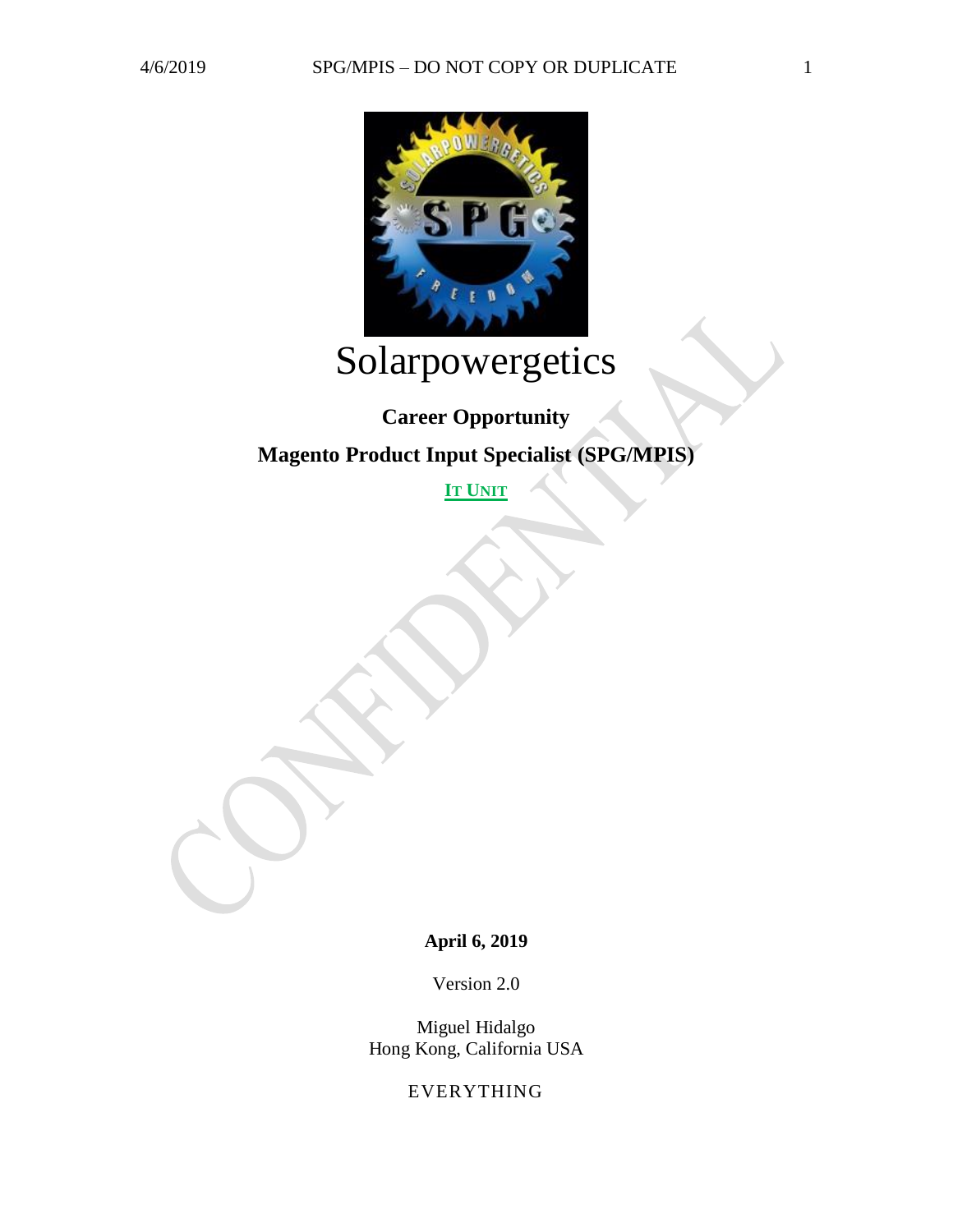## **Contents**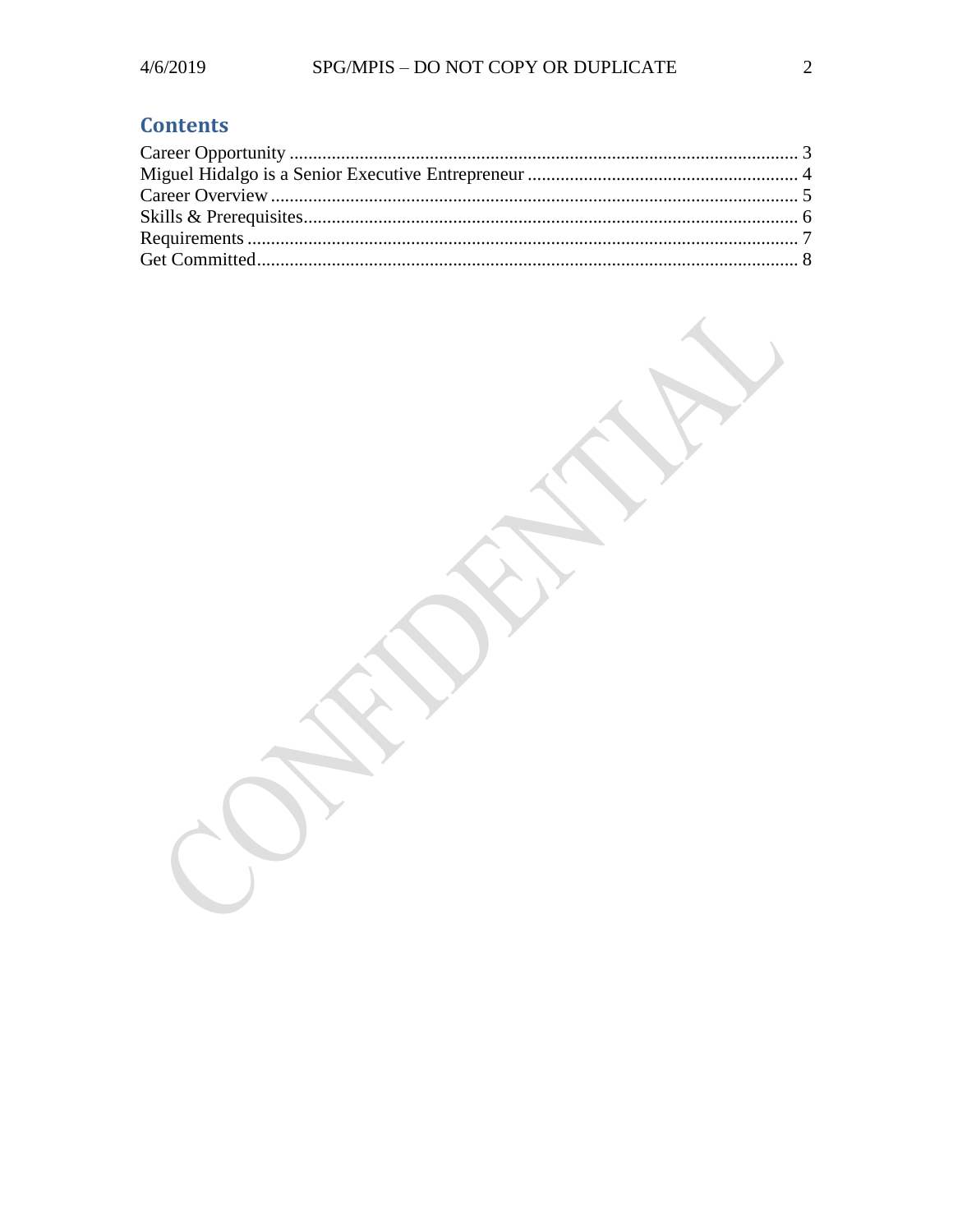## <span id="page-2-0"></span>**Career Opportunity**

| Posted:                     | <b>April 6, 2019</b>                                                                                                                                                                                                                                                                  |
|-----------------------------|---------------------------------------------------------------------------------------------------------------------------------------------------------------------------------------------------------------------------------------------------------------------------------------|
| <b>Position:</b>            | <b>Magento Product Input Specialist</b>                                                                                                                                                                                                                                               |
|                             | (SPG/MPIS)                                                                                                                                                                                                                                                                            |
| Companies:                  | <b>Solarpowergetics</b>                                                                                                                                                                                                                                                               |
| Location:                   |                                                                                                                                                                                                                                                                                       |
|                             | <b>Hong Kong</b><br>$\circ$                                                                                                                                                                                                                                                           |
| Job Status:                 | Report to Global IT Magento Administrator (SPG/GMAGA).                                                                                                                                                                                                                                |
|                             | Begin on Part-Time scalable increments to Full Time<br>based on performance and reliability. Begin in a dedicated<br>home office. End up at an office in Hong Kong.                                                                                                                   |
| Categories:                 | <b>Magento Community Edition, Magento Code Development,</b><br>SEO, Website Optimization. Project Management.                                                                                                                                                                         |
| Compensation:               | Hourly wage range based on education, experience and                                                                                                                                                                                                                                  |
|                             | skills. Begin as an independent contractor on a part-time<br>basis during new hire sequence. 6-month probation<br>period. Based on performance and reliability,<br>comprehensive salary and benefits are offered for<br>acceptance after a successful probation evaluation<br>period. |
| <b>Education Required:</b>  | 2-year College degree with a specialty related to this                                                                                                                                                                                                                                |
|                             | career opportunity.                                                                                                                                                                                                                                                                   |
| <b>Experience Required:</b> | 2-year practical experience at a startup or at your own<br>startup preferred.                                                                                                                                                                                                         |
| Skills Required:            | Leadership and strong management skills. Natural ability                                                                                                                                                                                                                              |
|                             | to create excitement and persuade people to participate<br>at events. First one in, last one out. Coordinate with other<br>divisions especially marketing. Repetitive product and                                                                                                     |
|                             | image input, improvements. Constant search engine<br>optimization. Exceptional presentation and<br>communication skills. Dress for success. Complete a<br>rigorous training program which includes physical<br>teambuilding exercises. Fluent in English, written and<br>oral.        |
| Time & Travel Requirement:  | 24/7 Travel 25%. Passport required. No travel restrictions<br>or limitations. Remote office is an option.                                                                                                                                                                             |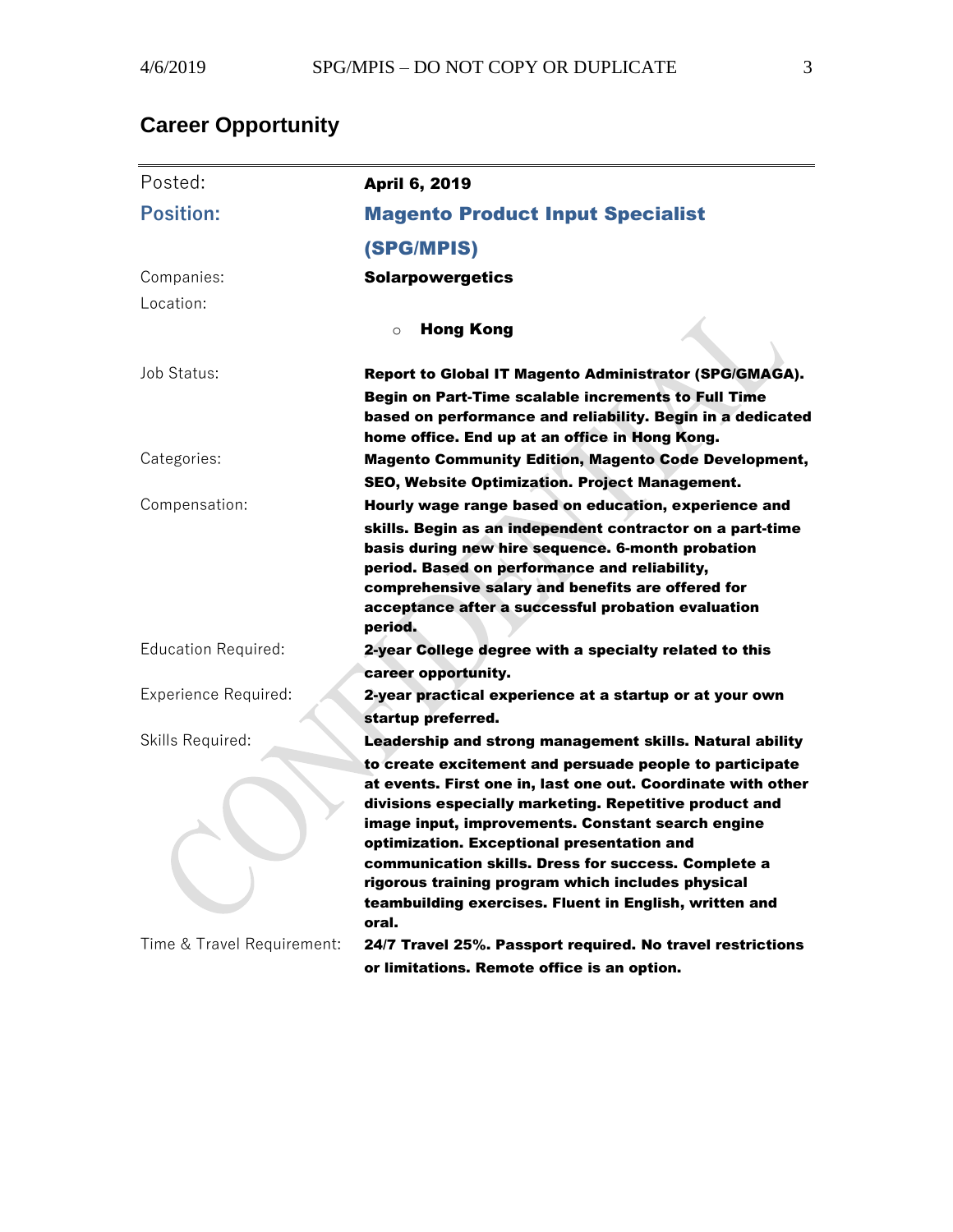#### <span id="page-3-0"></span>**Miguel Hidalgo is a Senior Executive Entrepreneur**

As a serial entrepreneur, his creative innovations encompass the following industries:

- 1. Aerospace
- 2. Renewable Energy
- 3. Talent & Entertainment
- 4. Peak Performance
- 5. Entrepreneurship
- 6. eGames & eSports
- 7. Politics.

Please open a browser to access the Internet. Scroll up and down to review our companies and blogs a[t https://miguel-hidalgo.net/.](https://miguel-hidalgo.net/)

Every member in our growing organization has an intense desire to change the world. We are possessed with a passion to save the planet from Martian invasion. Apply today.

We want a hot-to-trot Magento Product Input Specialist (SPG/MPIS) to grow with us. Bring developed skills gained from "trench warfare" and "survival techniques" into a chaotic personal and professional environment. These types of skills are highly valued to support an entrepreneurial lifestyle.

We carefully evaluate the course of human evolutionary development and do our best to enhance peak performance for each member of our team. If you are a participant on a team or "running solo" to complete a huge project or tiny task, take charge. For example, if you leave the cave, kill something and drag it back to the cave, show us how it's done.

#### *Failure is not an Option. The only easy day was yesterday. HooYAH!*

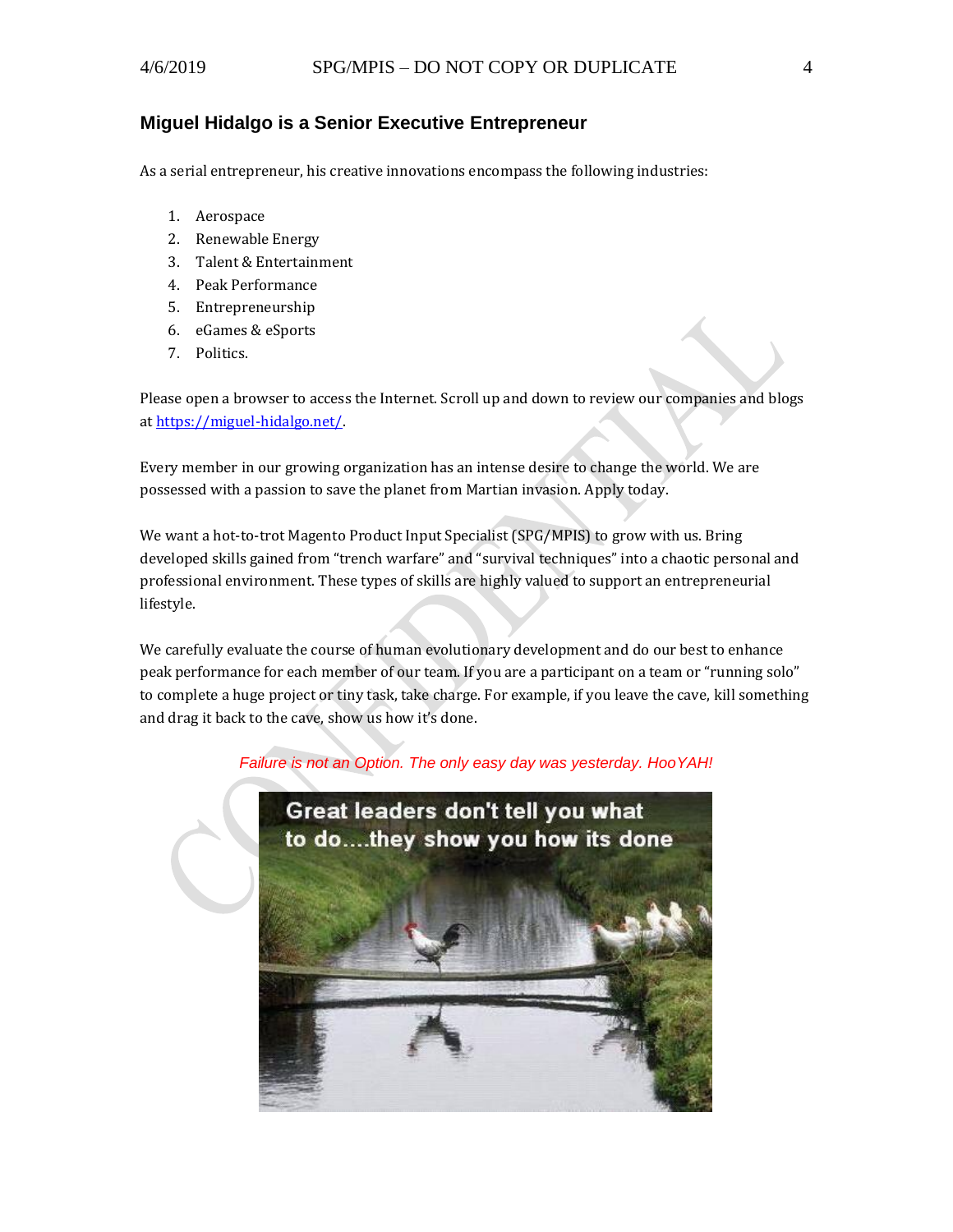#### <span id="page-4-0"></span>**Career Overview**

The Magento Product Input Specialist (SPG/MPIS) should be capable of dealing with fluid situations. A strong emphasis is placed on public relations, sales, customer service and brand management. Your role includes putting out fires, filling the gaps and anticipating the needs of the business entity. Always apply practical common sense.

As the Magento Product Input Specialist (SPG/MPIS), there are other specialists who will coordinate projects, assignments and tasks with you.

- o Global IT Magento Administrator (SPG/GMAGA)
- o Global IT System Administrator (MHC/GSYSNET)

Be responsible for orchestrating efficiency (performance) and effectiveness (results) on many levels. Interface with procurement officers from all over the world, especially Asia.

You may be given authority to recruit and, train new hires. You may also be given the authority to function in human resources.

A series of interviews will be held over the course of 180 days, or less, in Hong Kong. Transportation and lodging expenses are not provided.

- OFFICE ADMINISTRATION
- PROMOTE THE BRAND
- CREATE OPPORTUNITIES
- LOGISTICS
- RECRUITMENT & TRAINING
- PROMOTE TEAMWORK
- ADDITIONAL RESPONSIBILITIES & DUTIES

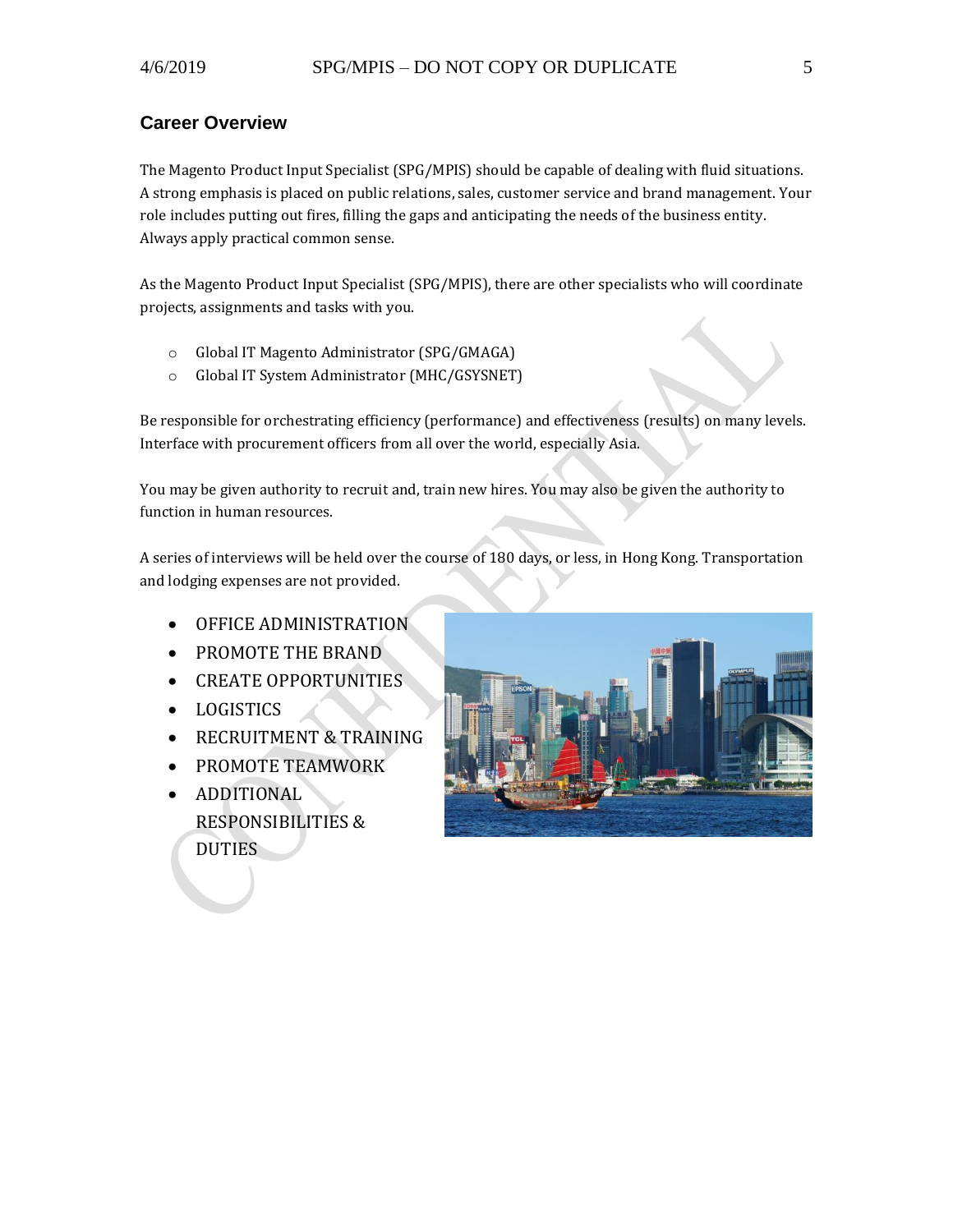#### <span id="page-5-0"></span>**Skills & Prerequisites**

- A dedicated and quiet home office for conducting business activities which includes an appropriate setting to conduct video conferences.
- Desktop computer, Microsoft Office 365, color printer with fax and scanning capabilities.
- Familiarity with Google chrome browser and Gmail.
- A laptop computer featuring a webcam with access to the Internet.
- A smart phone featuring a camera and Skype with access to the Internet.
- Reliable transportation. Valid drivers' license in good standing.
- Appropriate wardrobe to match various types of assignments.
- Command of the English language, written and oral.
- International business experience is helpful.
- Passport with no travel restrictions or limitations.

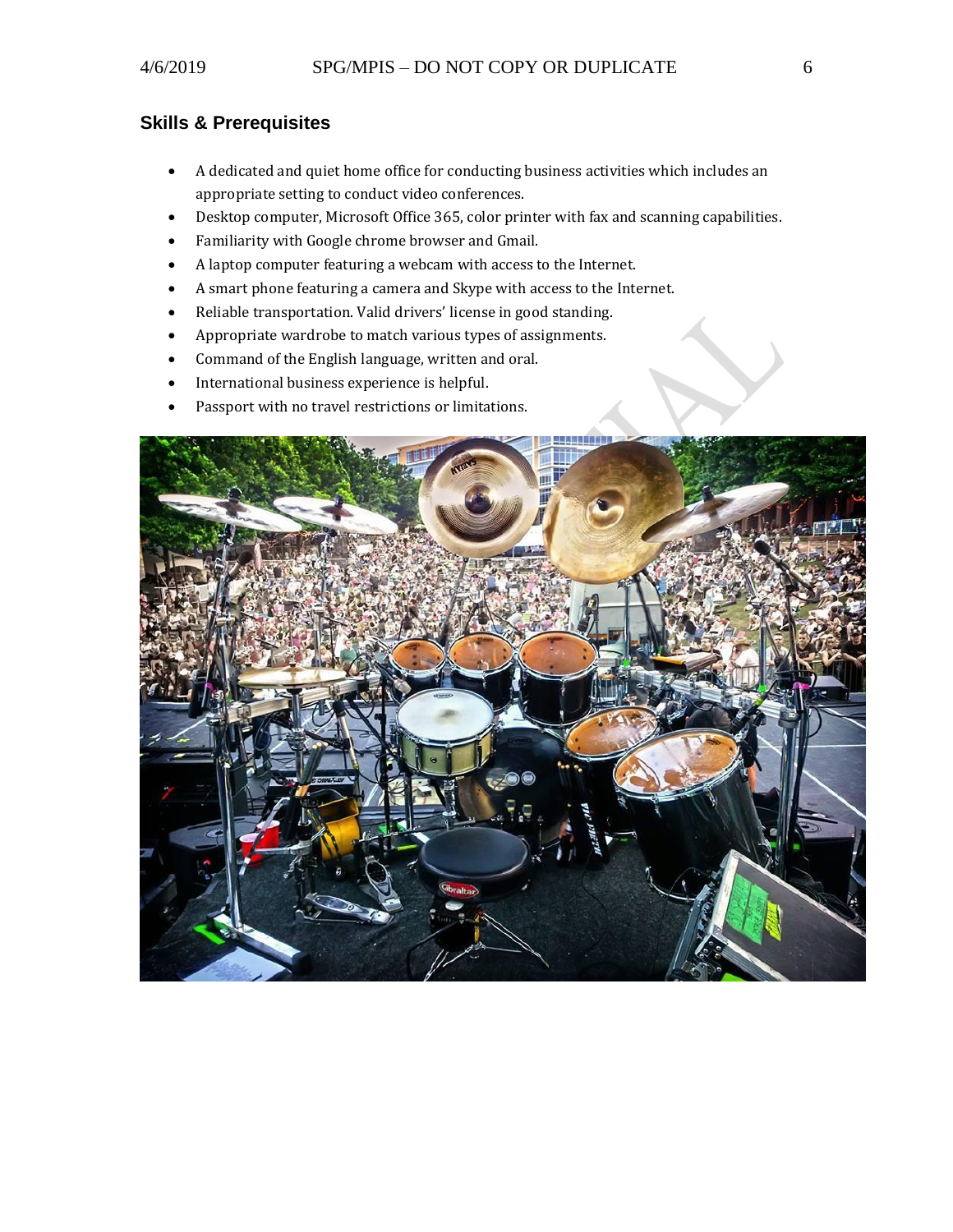#### <span id="page-6-0"></span>**Requirements**

In addition to our Career Opportunity, Career Overview, and Skills and Prerequisites, 2-year practical experience at a startup or at your own startup is preferred. Remote office is an option. Repetitive product and image input. Improvements. Constant search engine optimization.

#### Part 1: Aim in the Right Direction at the Buyer

- Match and surpass goals and objectives.
- Guide stakeholders through various options.
- Persuade buyers and sellers to make quick buying decisions.
- Instill loyalty among the various stakeholders.

#### Part 2: Aim in the Right Direction to the Team

- Project management.
- Develop and execute various projects, assignments and tasks on a monthly basis.
- Promote corporate and marketing goals.
- Actively participate in public relations activities.
- Take the lead in meetings on a regular basis.
- Participate in training sessions.
- Additional duties and responsibilities that we have not thought of, yet.

#### Part 3: Living on a Prayer

- Classis rock is always encouraged.
- Doing activities like camping at Yosemite, riding Harley's, partying at Sturgis or Burning Man are righteous!
- Meditation, yoga, marathons, and other activities such as dancing are strongly encouraged!
- Adapt to ANY situation without breaking a sweat.

*Do Today What Others Won't Do Tomorrow What Others Can't*